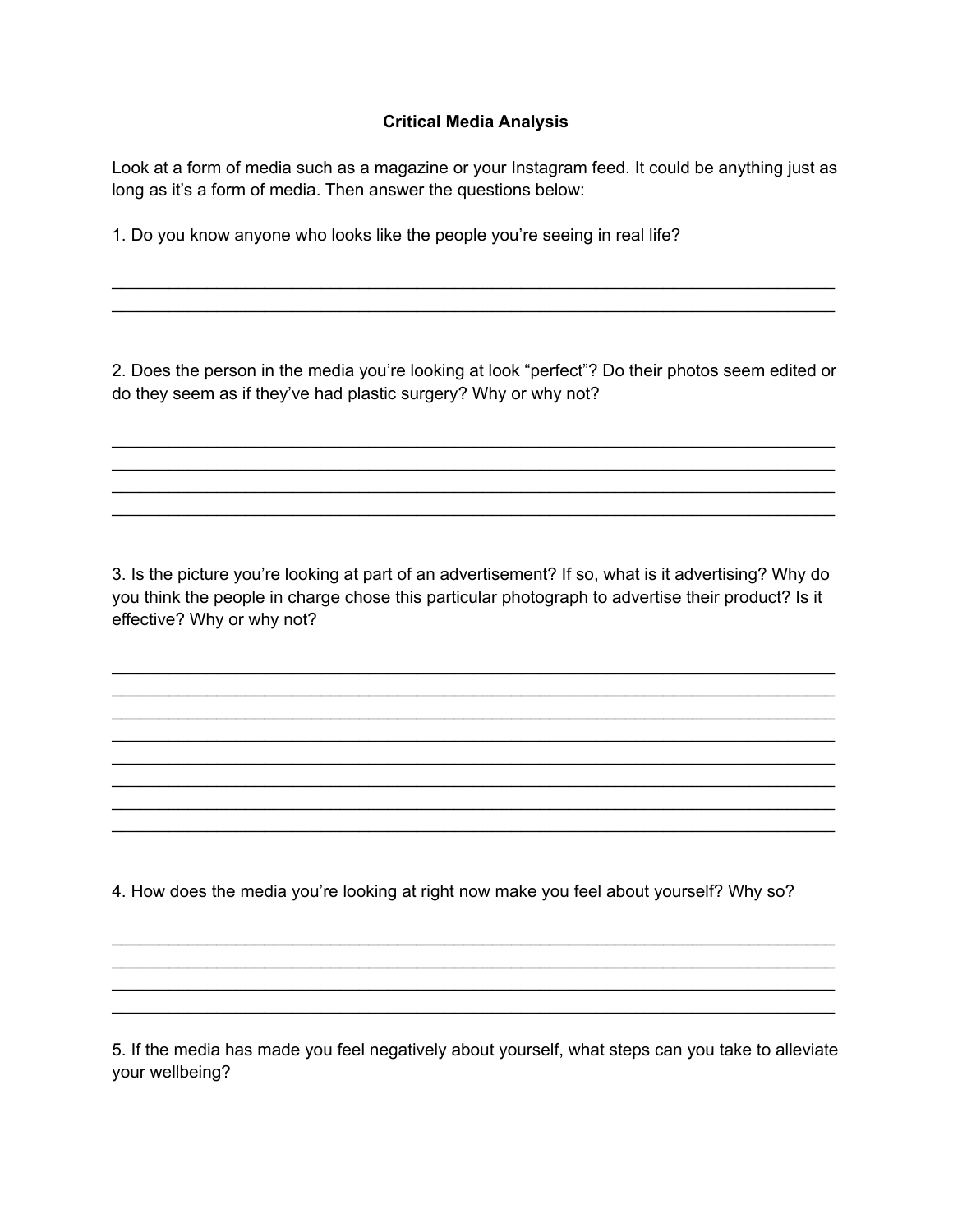6. If the picture is edited, why do you think that it was? What effect does this have on the audience of the product?

7. Do you think that if you saw the person you're looking at right now in real life without any editing and/or makeup, would they look the same?

8. In the person you're looking at right now, what do you think the media will value most in them? Is this different from what you value in people in your everyday life? Why?

## **BONUS QUESTION:**

9. Why do you think advertisers choose to objectify their models? What effects does this have on whether or not we buy their products or not?